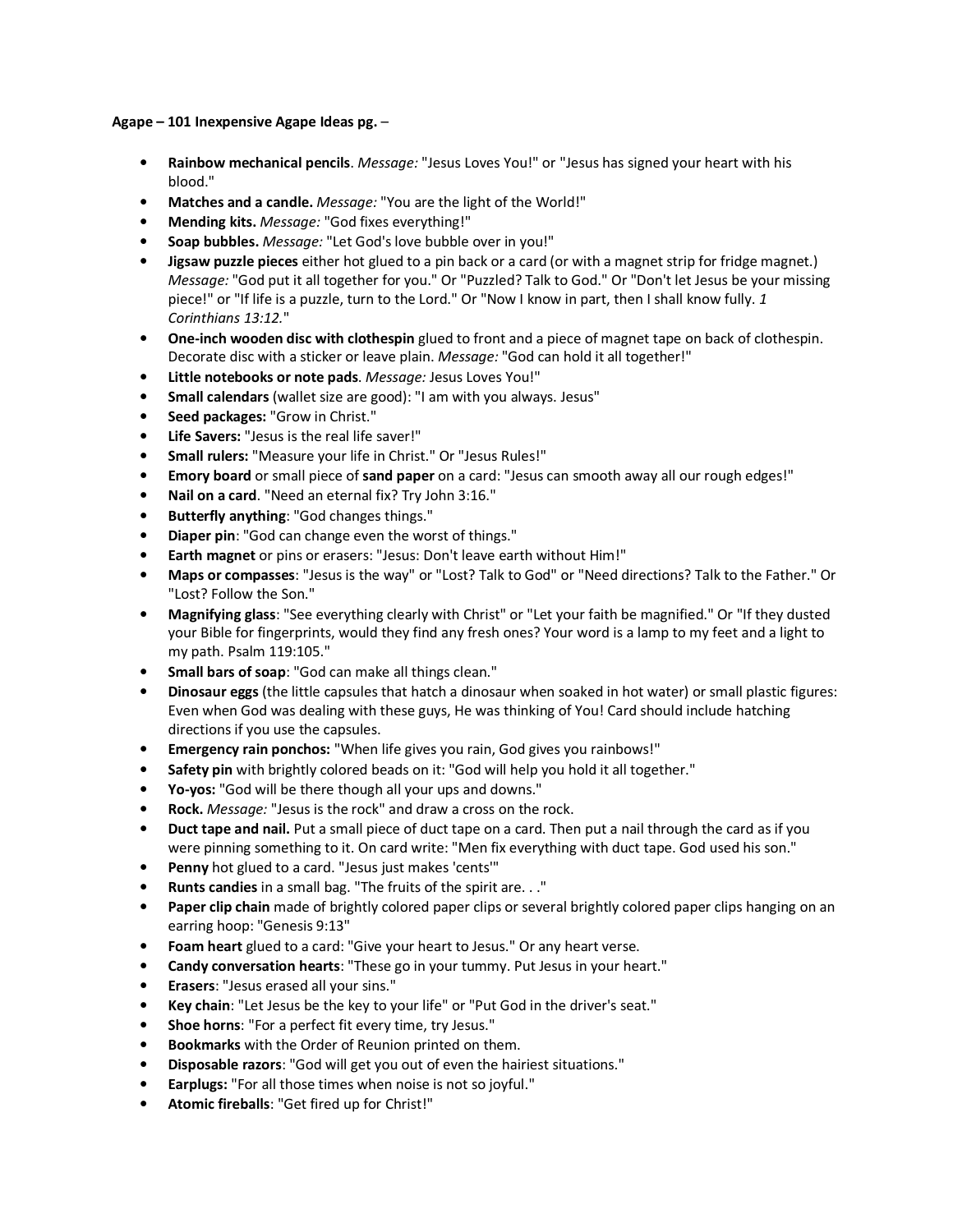- Smiley face anything: "Smile. God loves you."
- Small plastic or balsa wood planes or miniature kites: "Fly high with Christ."
- Band aid on card: "Christ heals all."
- Small jars or pots made from Play Dough and hardened. "Put yourself in the potter's hands."
- Finger traps: "Submit to Christ and be free." You may want to explain on the card that the finger trap will hold you as long as you struggle and pull.
- Hand held fans: cut a large heart from card stock or other paper and tape this to a pencil. Print on heart before cutting and taping: "Join the Jesus fan club."
- Golf tees taped to a card: "Jesus will always fit your needs to a tee!"
- Airhead candy: "Don't be an airhead! Listen to Jesus!"
- Kool Aid packages: "Let Jesus be the cool aid in your life."
- Hershey kiss(es) on a card: "A good night kiss for you. Sleep in peace as God watches over you" or "An honest answer is like a kiss on the lips." Proverbs 24:26 or with 2 kisses "Angel kisses."
- A mint taped to a card: "Jesus is 'mint' for you."
- Small piece of sponge attached to a card: "Soak up God's love."
- Gum, caramel, starburst candy, tootsie roll or other chewy candy: "Choose Jesus" or "Choose this day whom you will serve." Joshua 2:4-15
- Now and Later candy: "Jesus Now and Later."
- Q-tip taped to a card: "Open our ears, Lord. We want to hear Jesus."
- Small plastic frogs: "FROG: Fully relying on God."
- Little fake wedding bands (wedding section of a craft store): "You are the bride of Christ."
- Gold Fish crackers: "Come follow me and I will make you fishers of men." Matthew 4:19
- Small back scratchers: "God always has a hand for you!"
- Skittles candies: "Taste the rainbow of God's love."
- Small bottles of drinking water: "Drink the eternal water of life."
- Alka seltzers: "Plop, plop, fizz, fizz, Oh, what a relief Christ is!"
- Rolaids glued to a card that says: "Jesus spells relief."
- Brightly colored toothpicks or a brightly colored guitar pick attached to a card: "Pick Jesus."
- Equal package: "Nothing equals Jesus!"
- Picture of a cell phone. Photocopy picture on paper and color with bright colors: "Call on God. Unlimited free anytime access."
- Small packages of tissues: "God will take your tears and make an ocean."
- Gold wrapped chocolate coins: His love is more precious than gold."
- Corks or fishing bobbers: God's love is unsinkable.
- Small match box-size cars: "Put God in the driver's seat."
- Individual Shout stain removers: "Shout to the Lord."
- Bit of Honey or fast food size honey package: Psalm 19:10
- Tea bag: "No teas-sing, Jesus Loves you."
- Cream Savers: You are the cream of the crop. Let Jesus be your Life Savior.
- Empty brown paper lunch bag with a business-size card inside. Card reads: "Feed my Sheep. John 21:17 — In honor of your walk to Emmaus, a donation has been made to (a soup kitchen, food pantry, lunch program, whatever you decide). Today, because of your walk, some of His sheep have been fed."
- Glue stick: "Stick with Christ."
- Small cross, covered with glitter on a card: "Shine Jesus Shine."
- Small pocket size mirrors: "Let Christ be reflected in you."
- Letter openers: "God opens up a whole new world of possibilities."
- Toy watches: "God has all the time in the world for you." Or "Ecclesiastes 3:1"
- Nerd candies: "Only nerds don't love Jesus!" or "Jesus even loves nerds."
- Small plastic or feather birds (floral section of craft store): "Matthew 10:31"
- Toy paratroopers (party favors): "Let Jesus be your parachute."
- Small wedding or cowbells: "Ring out! The Lord is near!"